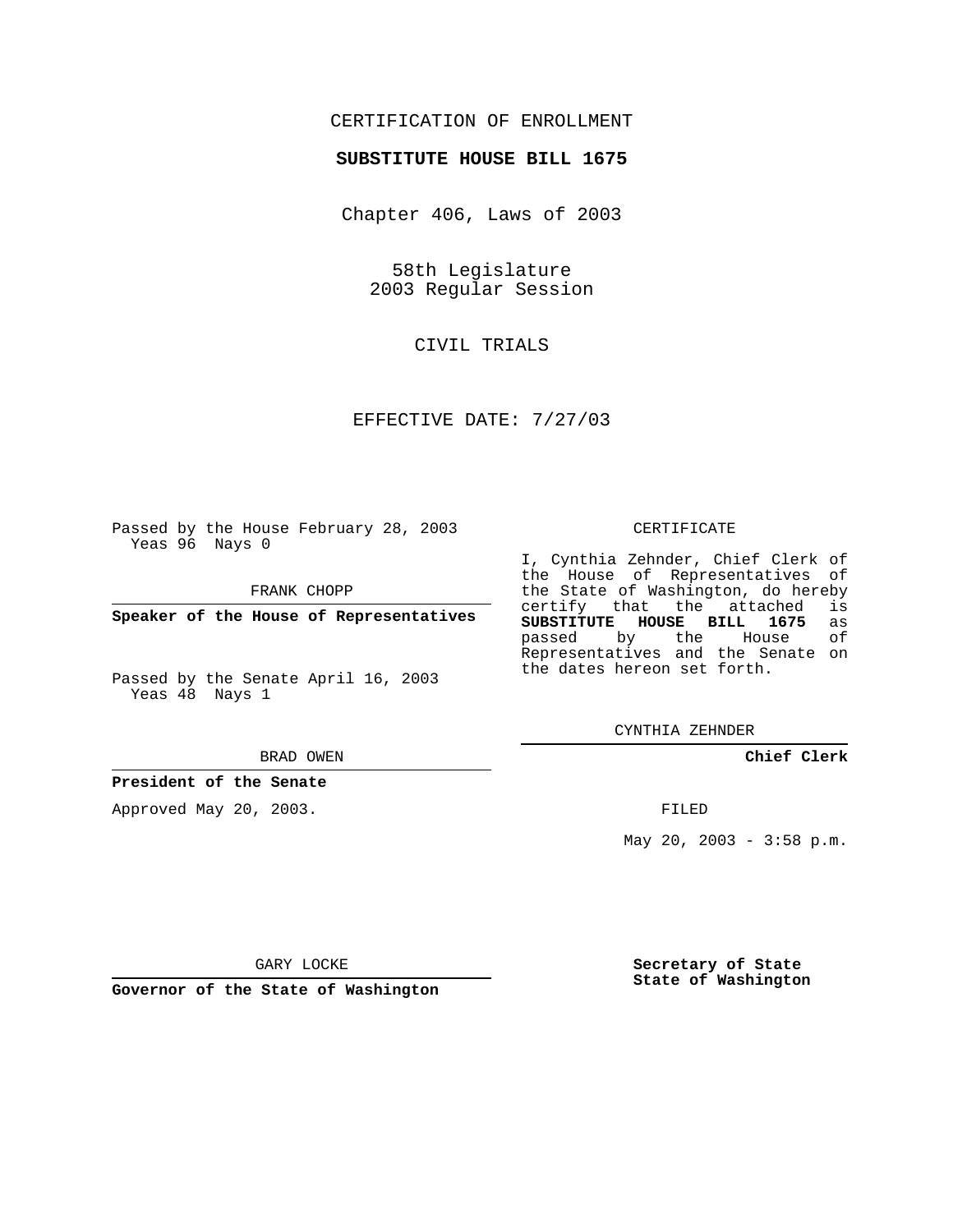# **SUBSTITUTE HOUSE BILL 1675** \_\_\_\_\_\_\_\_\_\_\_\_\_\_\_\_\_\_\_\_\_\_\_\_\_\_\_\_\_\_\_\_\_\_\_\_\_\_\_\_\_\_\_\_\_

\_\_\_\_\_\_\_\_\_\_\_\_\_\_\_\_\_\_\_\_\_\_\_\_\_\_\_\_\_\_\_\_\_\_\_\_\_\_\_\_\_\_\_\_\_

Passed Legislature - 2003 Regular Session

**State of Washington 58th Legislature 2003 Regular Session**

**By** House Committee on Judiciary (originally sponsored by Representatives Moeller, McMahan and Kirby)

READ FIRST TIME 02/14/03.

 AN ACT Relating to updating civil trial provisions; amending RCW 4.44.020, 4.44.025, 4.44.070, 4.44.120, 4.44.140, 4.44.150, 4.44.180, 4.44.190, 4.44.210, 4.44.220, 4.44.230, 4.44.240, 4.44.250, 4.44.260, 4.44.280, 4.44.290, 4.44.300, 4.44.310, 4.44.360, 4.44.370, 4.44.380, 4.44.390, 4.44.420, 4.44.440, 4.44.450, 4.44.460, and 4.44.480; and repealing RCW 4.44.400.

BE IT ENACTED BY THE LEGISLATURE OF THE STATE OF WASHINGTON:

 **Sec. 1.** RCW 4.44.020 and 1893 c 127 s 35 are each amended to read as follows:

 At any time after the issues of fact are completed in any case by the service of complaint and answer or reply when necessary, as herein provided, either party may cause the issues of fact to be brought on for trial, by serving upon the opposite party a notice of trial at least three days before any day provided by rules of court for setting causes for trial, which notice shall give the title of the cause as in the pleadings, and notify the opposite party that the issues in such 17 action will be brought on for trial at the time set by the court; and 18 the party giving such notice of trial shall, at least ((<del>three</del>)) five days before the day of setting such causes for trial file with the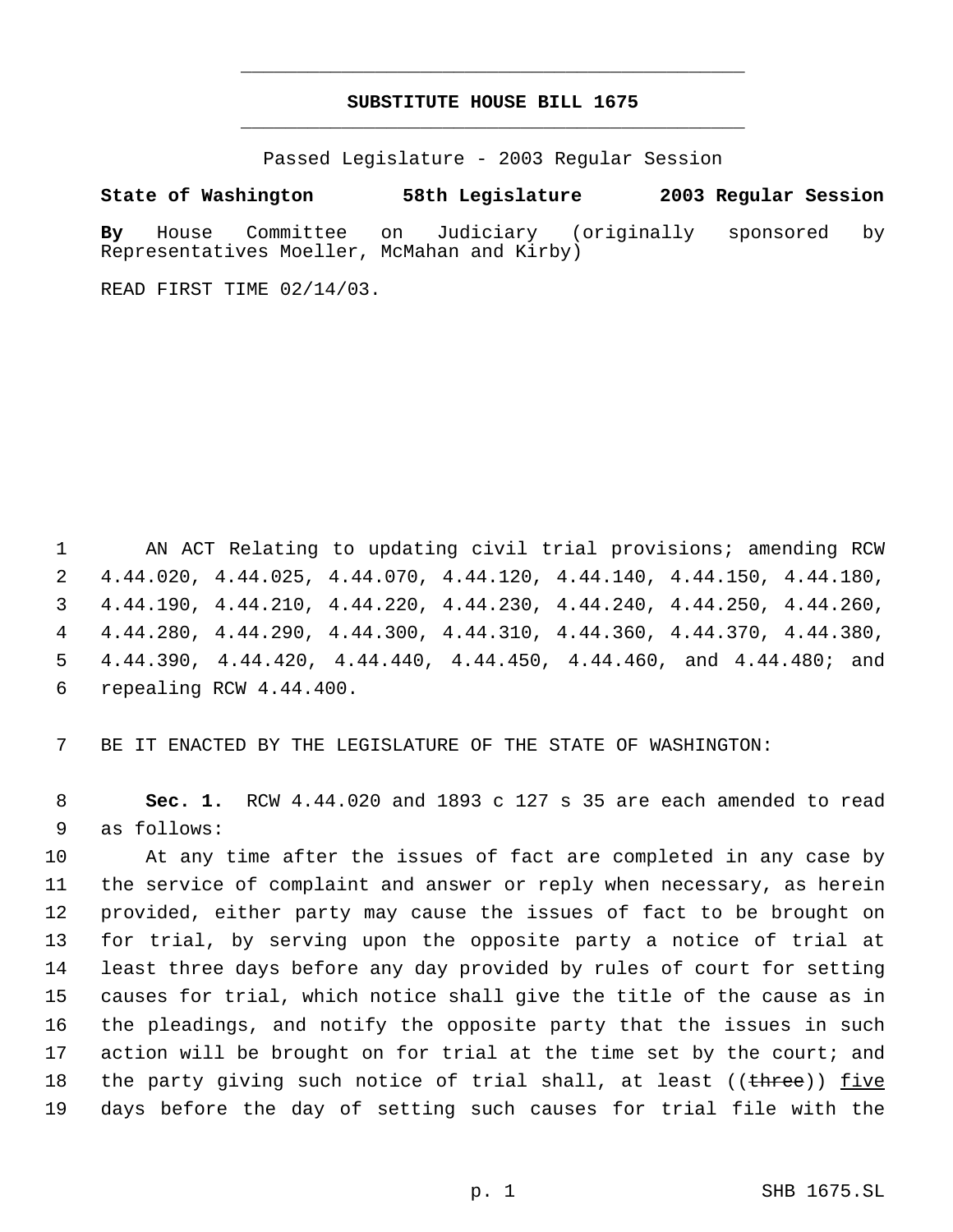clerk of the court a note of issue containing the title of the action, the names of the attorneys and the date when the last pleading was served; and the clerk shall thereupon enter the cause upon the trial docket according to the date of the issue.

 In case an issue of law raised upon the pleadings is desired to be 6 brought on for argument, either party shall, at least (( $t$ hree)) five days before the day set apart by the court under its rules for hearing issues of law, serve upon the opposite party a like notice of trial and furnish the clerk of the court with a note of issue as above provided, which note of issue shall specify that the issue to be tried is an issue of law; and the clerk of the court shall thereupon enter such action upon the motion docket of the court.

 When a cause has once been placed upon either docket of the court, if not tried or argued at the time for which notice was given, it need not be noticed for a subsequent session or day, but shall remain upon the docket from session to session or from law day to law day until final disposition or stricken off by the court. The party upon whom notice of trial is served may file the note of issue and cause the 19 action to be placed upon the calendar without further notice ((on his part)).

 **Sec. 2.** RCW 4.44.025 and 1991 c 197 s 1 are each amended to read as follows:

 When setting civil cases for trial, unless otherwise provided by statute, upon motion of a party, the court may give priority to cases 25 in which a party is frail and over seventy years of age  $((\theta \cdot \hat{r}))$ , a party 26 is afflicted with a terminal illness, or other good cause is shown for an expedited trial date.

 **Sec. 3.** RCW 4.44.070 and Code 1881 s 222 are each amended to read as follows:

 In any case tried upon the facts without a jury or with an advisory 31  $jury, any party may, when the evidence is closed, submit ((in))$ 32 distinct and concise ((propositions the conclusions)) proposed findings 33 of fact ((which he claims to be established, or the)) and conclusions 34 of law ((which he desires to be adjudged, or both)). They may be written and handed to the court, or at the option of the court, oral, 36 and entered in the  $((\frac{1}{1}u\text{dge's minutes}))$  record.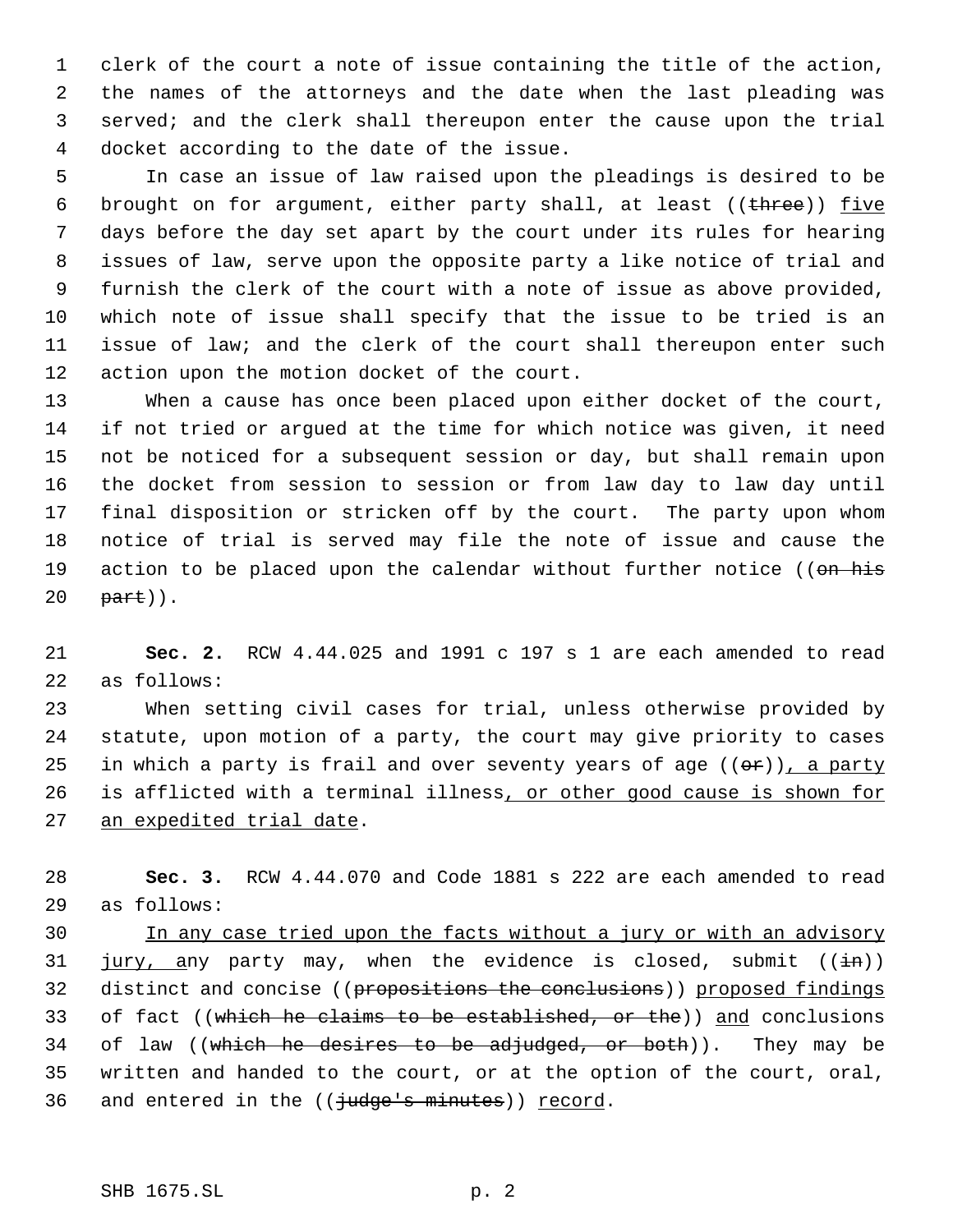**Sec. 4.** RCW 4.44.120 and 1996 c 40 s 1 are each amended to read as follows:

3 When the action is called for trial, ((the jurors)) a panel of 4 potential jurors shall be selected at random from the ((jurors)) 5 citizens summoned for jury service who have appeared and have not been excused. A voir dire examination of the panel shall be conducted for the purpose of discovering any basis for challenge for cause and to permit the intelligent exercise of peremptory challenges. Any necessary additions to the panel shall be selected at random from the list of qualified jurors. The jury shall consist of six persons, unless the parties in their written demand for jury demand that the jury be twelve in number or consent to a less number. The parties may consent to a jury less than six in number but not less than three, and 14 such consent shall be entered ((by the clerk on the minutes of the 15 trial)) in the record.

 **Sec. 5.** RCW 4.44.140 and Code 1881 s 208 are each amended to read as follows:

 A peremptory challenge is an objection to a juror for which no 19 reason need be given, but upon which the court shall exclude  $((\hbox{him}))$ the juror.

 **Sec. 6.** RCW 4.44.150 and Code 1881 s 209 are each amended to read as follows:

 A challenge for cause is an objection to a juror, and may be either:

 (1) General; that the juror is disqualified from serving in any action; or

27 (2) Particular; that ((he)) the juror is disqualified from serving in the action on trial.

 **Sec. 7.** RCW 4.44.180 and Code 1881 s 212 are each amended to read as follows:

 A challenge for implied bias may be taken for any or all of the following causes, and not otherwise:

 (1) Consanguinity or affinity within the fourth degree to either party.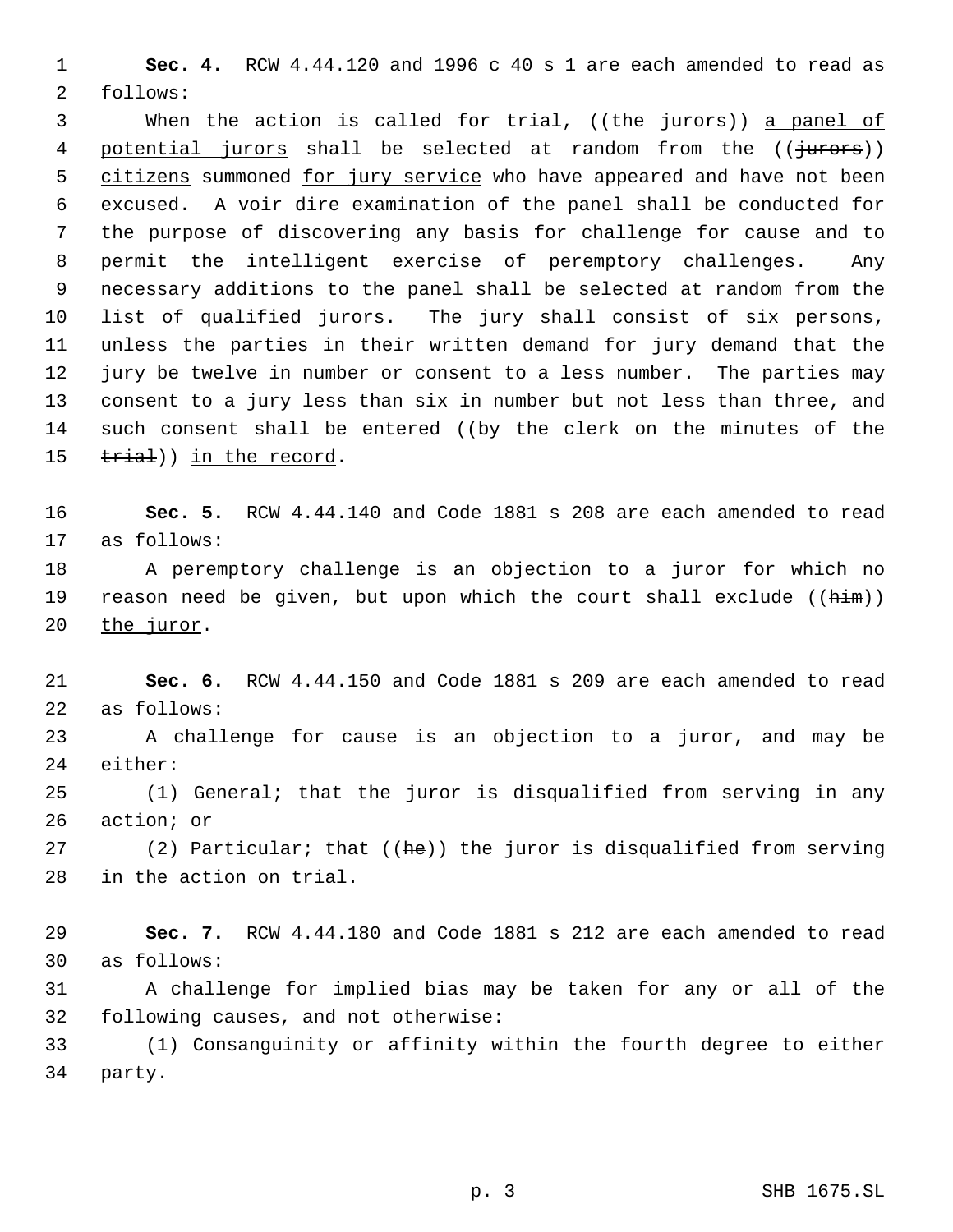(2) Standing in the relation of guardian and ward, attorney and 2 client, master and servant or landlord and tenant, to ((the adverse)) 3 a party; or being a member of the family of, or a partner in business 4 with, or in the employment for wages, of ((the adverse)) a party, or being surety or bail in the action called for trial, or otherwise, for 6 ((the adverse)) a party.

 (3) Having served as a juror on a previous trial in the same action, or in another action between the same parties for the same cause of action, or in a criminal action by the state against either party, upon substantially the same facts or transaction.

 (4) Interest on the part of the juror in the event of the action, or the principal question involved therein, excepting always, the interest of the juror as a member or citizen of the county or municipal corporation.

 **Sec. 8.** RCW 4.44.190 and Code 1881 s 213 are each amended to read as follows:

 A challenge for actual bias may be taken for the cause mentioned in RCW 4.44.170(2). But on the trial of such challenge, although it should appear that the juror challenged has formed or expressed an 20 opinion upon what he or she may have heard or read, such opinion shall not of itself be sufficient to sustain the challenge, but the court must be satisfied, from all the circumstances, that the juror cannot disregard such opinion and try the issue impartially.

 **Sec. 9.** RCW 4.44.210 and Code 1881 s 215 are each amended to read as follows:

 The jurors having been examined as to their qualifications, first by the plaintiff and then by the defendant, and passed for cause, the peremptory challenges shall be conducted as follows, to wit:

 The plaintiff may challenge one, and then the defendant may challenge one, and so alternately until the peremptory challenges shall 31 be exhausted. ((The panel being filled and passed for cause, after 32 said challenge shall have been made by either party,)) During this alternating process, if one of the parties declines to exercise a peremptory challenge, then that party may no longer peremptorily 35 challenge any of the jurors in the group for which challenges are then being considered and may only peremptorily challenge any jurors later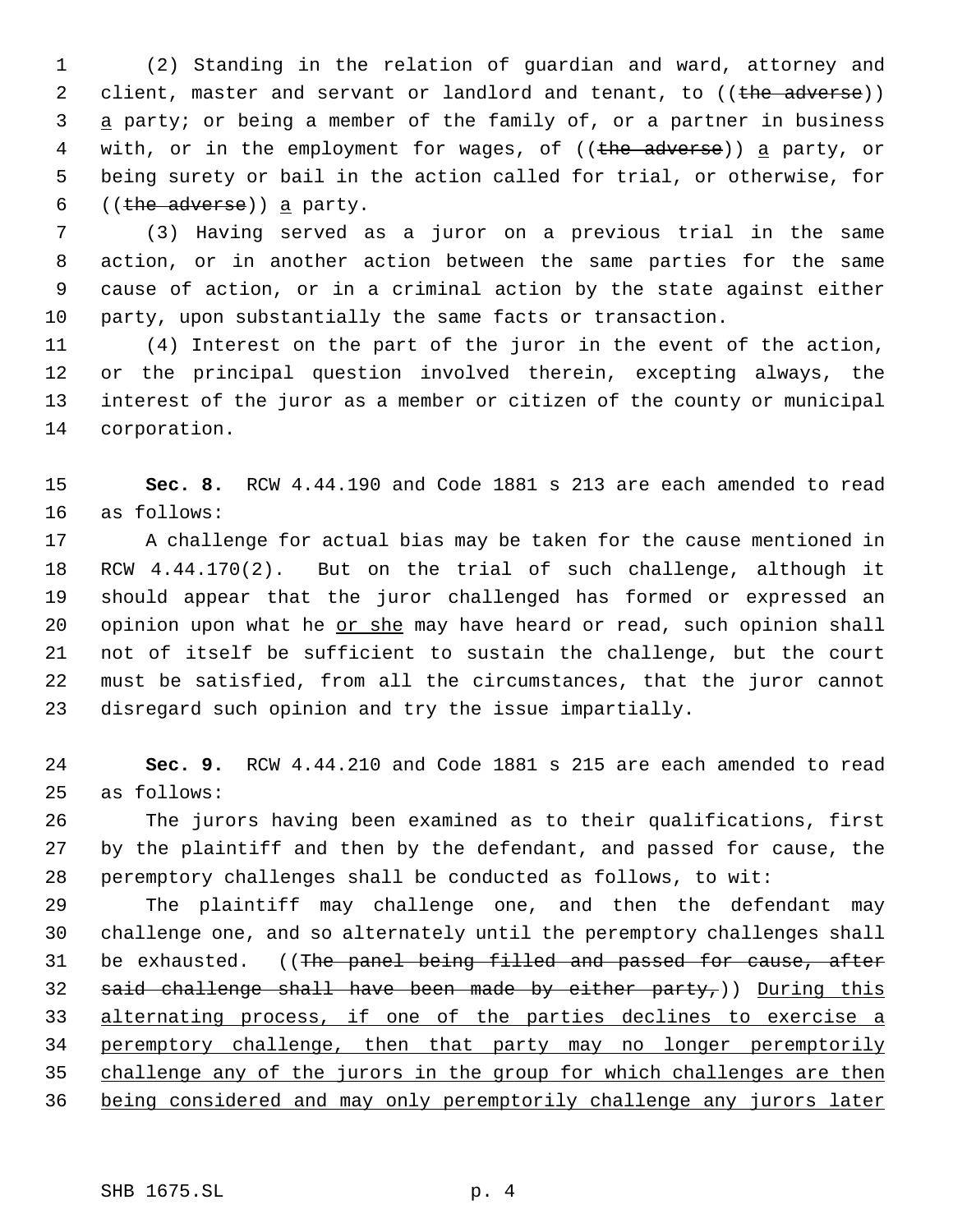1 added to that group. A refusal to challenge by either party in the 2 said order of alternation( $(\tau)$ ) shall not ((defeat)) prevent the adverse 3 party (( $ef$  his)) <u>from using the</u> full number of challenges( $\frac{7}{7}$  but such 4 refusal on the part of the plaintiff to exercise his challenge in 5 proper turn, shall conclude him as to the jurors once accepted by him, 6 and if his right be not exhausted, his further challenges shall be 7 confined, in his proper turn, to talesmen only)).

 8 **Sec. 10.** RCW 4.44.220 and Code 1881 s 216 are each amended to read 9 as follows:

10 The challenges of either party shall be taken separately in the 11 following order, including in each challenge all the causes of 12 challenge belonging to the same class:

13 (1) ((For general disqualification)) Challenges for cause.

14 (2) ((For implied bias.

- 15  $(3)$  For actual bias.
- 16  $(4)$ ) Peremptory challenges.

17 **Sec. 11.** RCW 4.44.230 and Code 1881 s 217 are each amended to read 18 as follows:

 The challenge may be excepted to by the adverse party for insufficiency, and if so, the court shall determine the sufficiency thereof, assuming the facts alleged therein to be true. The challenge 22 may be denied by the adverse party, and if so, the court shall (( $\text{try}$ ) 23 the issue and determine the law and the facts)) determine the facts and decide the issue.

25 **Sec. 12.** RCW 4.44.240 and Code 1881 s 218 are each amended to read 26 as follows:

27 ((Upon the trial of a challenge)) When facts are determined under 28 RCW 4.44.230, the rules of evidence applicable to testimony offered 29 upon the trial of an ordinary issue of fact shall govern. The juror 30 challenged, or any other person otherwise competent may be examined as 31 a witness by either party.  $(1)$  ( $1$  a challenge be determined to be 32 sufficient, or found to be true, as the case may be, it shall be 33 allowed, and the juror to whom it was taken excluded; but if determined 34 or found otherwise, it shall be disallowed.)) If the challenge is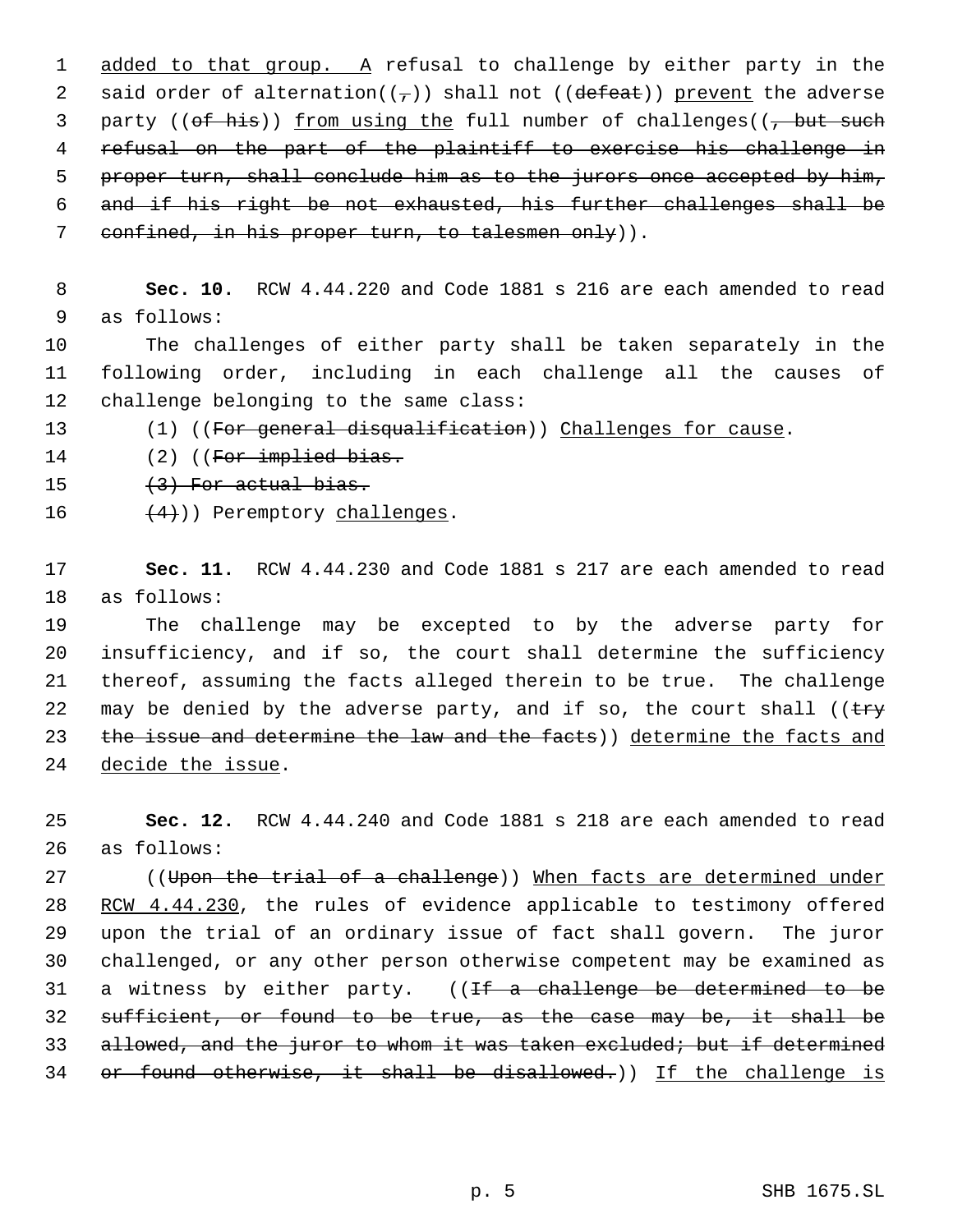1 sustained, the juror shall be dismissed from the case; otherwise, the

juror shall be retained.

 **Sec. 13.** RCW 4.44.250 and Code 1881 s 219 are each amended to read as follows:

 The challenge, the exception, and the denial may be made orally. 6 The judge (( $of$  the court)) shall ((note)) enter the same upon (( $h$ is 7 minutes, and)) the record, along with the substance of the testimony on either side.

 **Sec. 14.** RCW 4.44.260 and Code 1881 s 220 are each amended to read as follows:

 ((As soon as the number of the jury has been completed)) When the jury has been selected, an oath or affirmation shall be administered to the jurors, in substance that they and each of them, will well, and truly try, the matter in issue between the plaintiff and defendant, and a true verdict give, according to the law and evidence as given them on the trial.

 **Sec. 15.** RCW 4.44.280 and 1957 c 7 s 5 are each amended to read as follows:

19 ((The jurors may be admonished by the court that it is their duty 20 not to converse with any other person, or among themselves, on any subject connected with the trial, or to express any opinion thereon, 22 until the case is finally submitted to them.)) The court may admonish 23 the jurors that they must not discuss among themselves any subject connected with the trial until they begin their deliberations. The 25 court may also admonish the jurors that they must not discuss with nonjurors any subject connected with the trial until the jurors have 27 been dismissed from the case.

 **Sec. 16.** RCW 4.44.290 and Code 1881 s 227 are each amended to read as follows:

 If after the formation of the jury, and before verdict, a juror 31 become<u>s</u> ((sick so as to be)) unable to perform his <u>or her</u> duty, the 32 court may ((order him to be discharged)) discharge the juror. In that 33 case, unless the parties agree to proceed with the other jurors $((\tau))$ : (1) An alternate juror may replace the discharged juror and the jury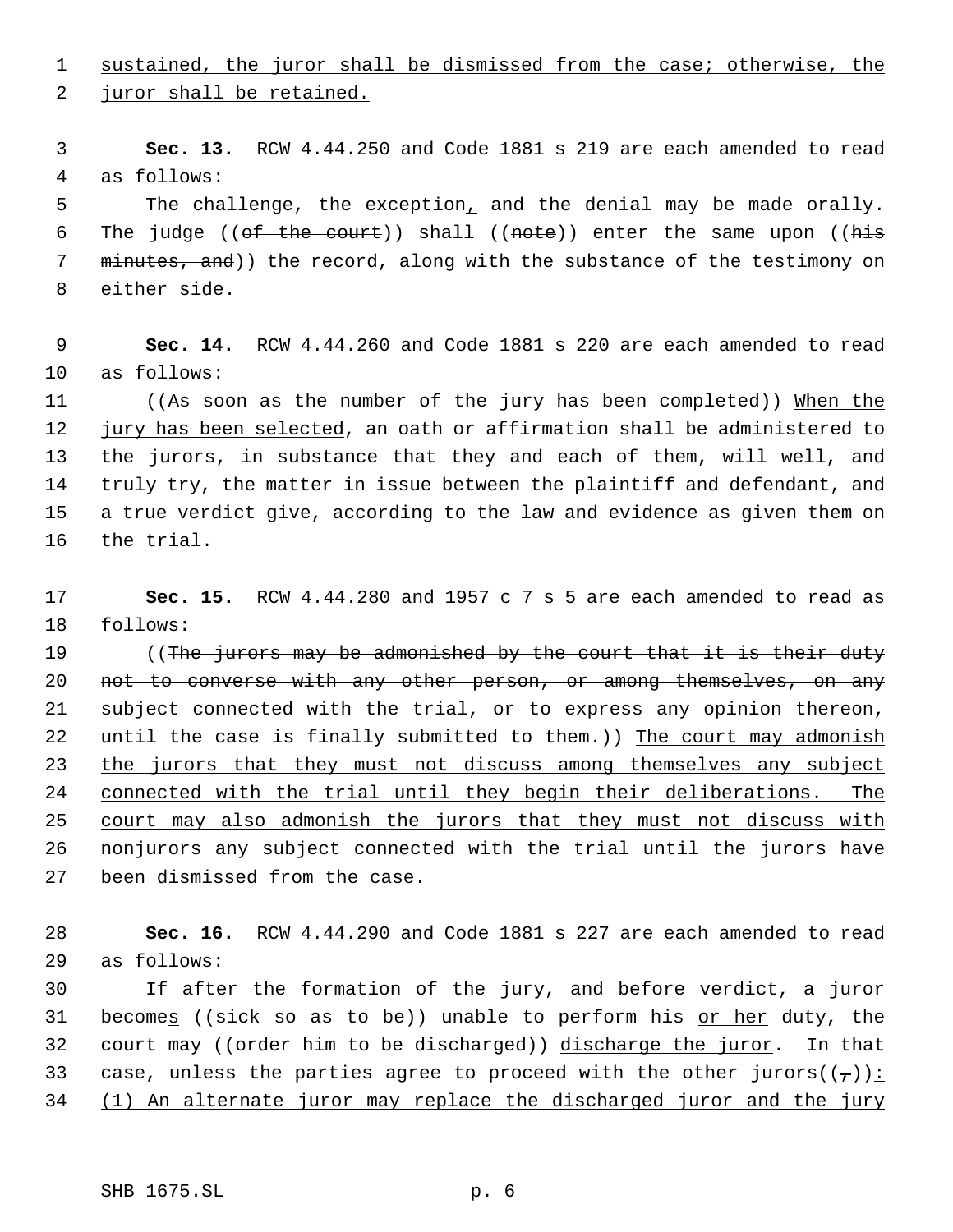instructed to start their deliberations anew; (2) a new juror may be 2 sworn and the trial begin anew; or  $(3)$  the jury may be discharged and a new jury then or afterwards formed.

 **Sec. 17.** RCW 4.44.300 and Code 1881 s 229 are each amended to read as follows:

 ((After hearing the charge, the jury may either decide in the jury 7 box or retire for deliberation. If they retire) During deliberations, the jury may be allowed to separate unless good cause is shown, on the 9 record, for sequestration of the jury. Unless the members of a 10 deliberating jury are allowed to separate, they must be kept together in a room provided for them, or some other convenient place under the charge of one or more officers, until they agree upon their verdict, or are discharged by the court. The officer shall, to the best of his or 14 her ability, keep the jury ((thus)) separate from other persons( $(\tau$ 15 without drink, except water, and without food, except [as] ordered by 16 the court)). ((He must not suffer)) The officer shall not allow any 17 communication to be made to them, nor make any himself or herself, unless by order of the court, except to ask them if they have agreed 19 upon their verdict, and ((he)) the officer shall not, before the verdict is rendered, communicate to any person the state of their deliberations or the verdict agreed on.

 **Sec. 18.** RCW 4.44.310 and Code 1881 s 230 are each amended to read as follows:

 If, while the jury are kept together, either during the progress of the trial or after their retirement for deliberation, the court orders them to be provided with suitable and sufficient food and lodging, they 27 shall be so provided ((by the sheriff,)) at the expense of the county.

 **Sec. 19.** RCW 4.44.360 and Code 1881 s 236 are each amended to read as follows:

 When the jury have agreed upon their verdict they shall be 31 conducted into court by the officer having them in charge. ((Their names shall then be called, and if all do not appear, the rest shall be 33 discharged without giving a verdict.))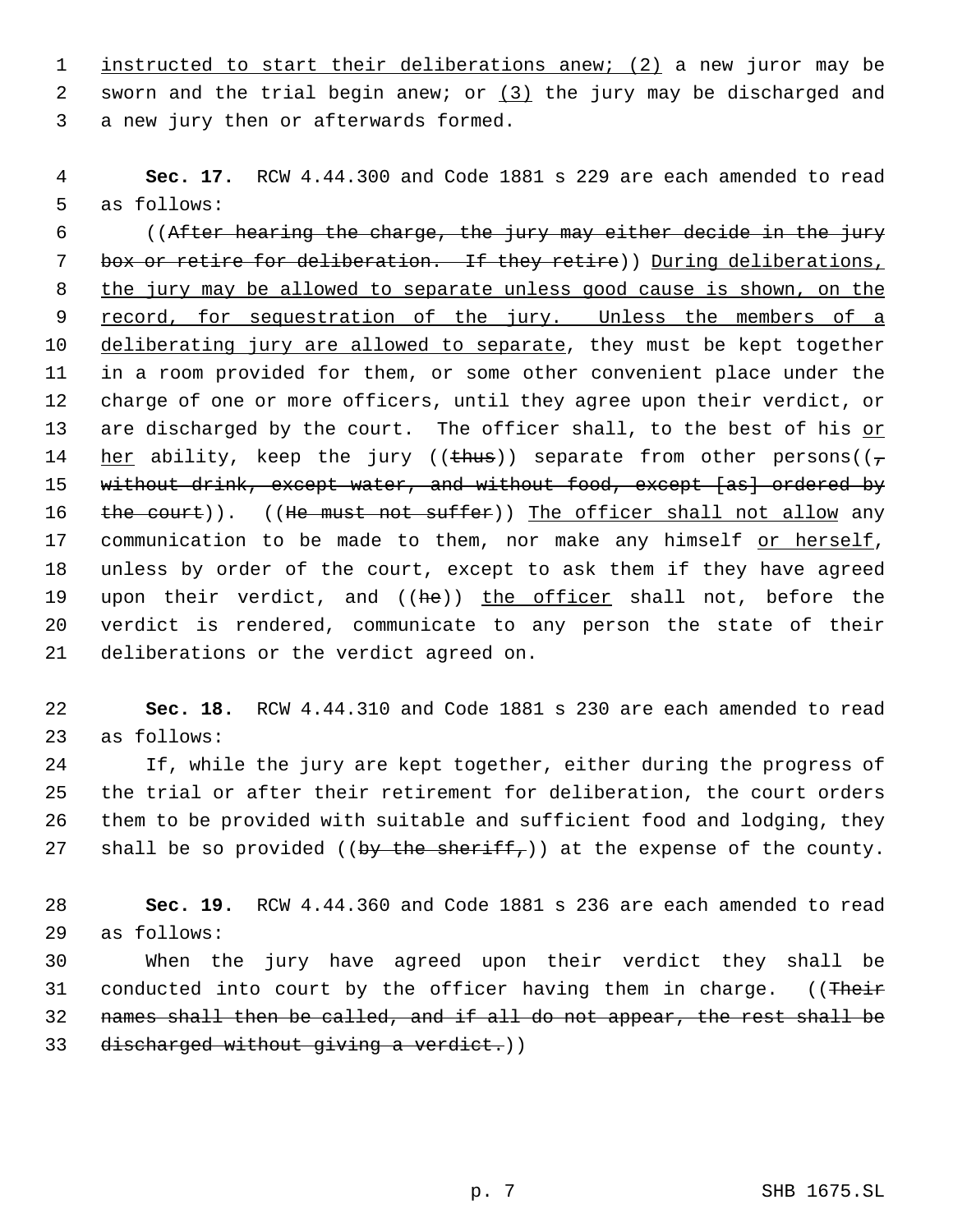**Sec. 20.** RCW 4.44.370 and Code 1881 s 237 are each amended to read as follows:

3 ((If the jury appear, they)) The jurors shall be asked by the court or the clerk whether they have agreed upon their verdict, and if the 5 ((foreman)) presiding juror answers in the affirmative, ((he shall on being required declare the same)) the presiding juror shall submit the 7 verdict to the court.

 **Sec. 21.** RCW 4.44.380 and 1972 ex.s. c 57 s 4 are each amended to read as follows:

 In all trials by juries of six in the superior court, except criminal trials, when five of the jurors agree upon a verdict, the 12 verdict so agreed upon shall be signed by the ((foreman)) presiding juror, and the verdict shall stand as the verdict of the whole jury, and have all the force and effect of a verdict agreed to by six jurors. In cases where the jury is twelve in number, a verdict reached by ten shall have the same force and effect as described above, and the same procedures shall be followed.

 **Sec. 22.** RCW 4.44.390 and 1972 ex.s. c 57 s 6 are each amended to read as follows:

20 (When the verdict is returned into court either party may poll the 21 jury, and if the number of jurors required for verdict answer that it 22 is the verdict said verdict shall stand. In case the number of jurors required for verdict do not answer in the affirmative the jury shall be 24 returned to the jury room for further deliberation.)) After the verdict is announced, but before it is filed, the jury may be polled at the 26 request of either party. Each juror may be asked whether the verdict is his or her individual verdict and whether the verdict is the jury's 28 collective verdict. If it appears that the verdict is insufficient 29 because the required number of jurors have not reached agreement, the jurors may be returned to the jury room for further deliberation.

 **Sec. 23.** RCW 4.44.420 and Code 1881 s 241 are each amended to read as follows:

 In an action for the recovery of specific personal property, if the property has not been delivered to the plaintiff, or the defendant by 35 his or her answer claims a return thereof, the jury shall assess the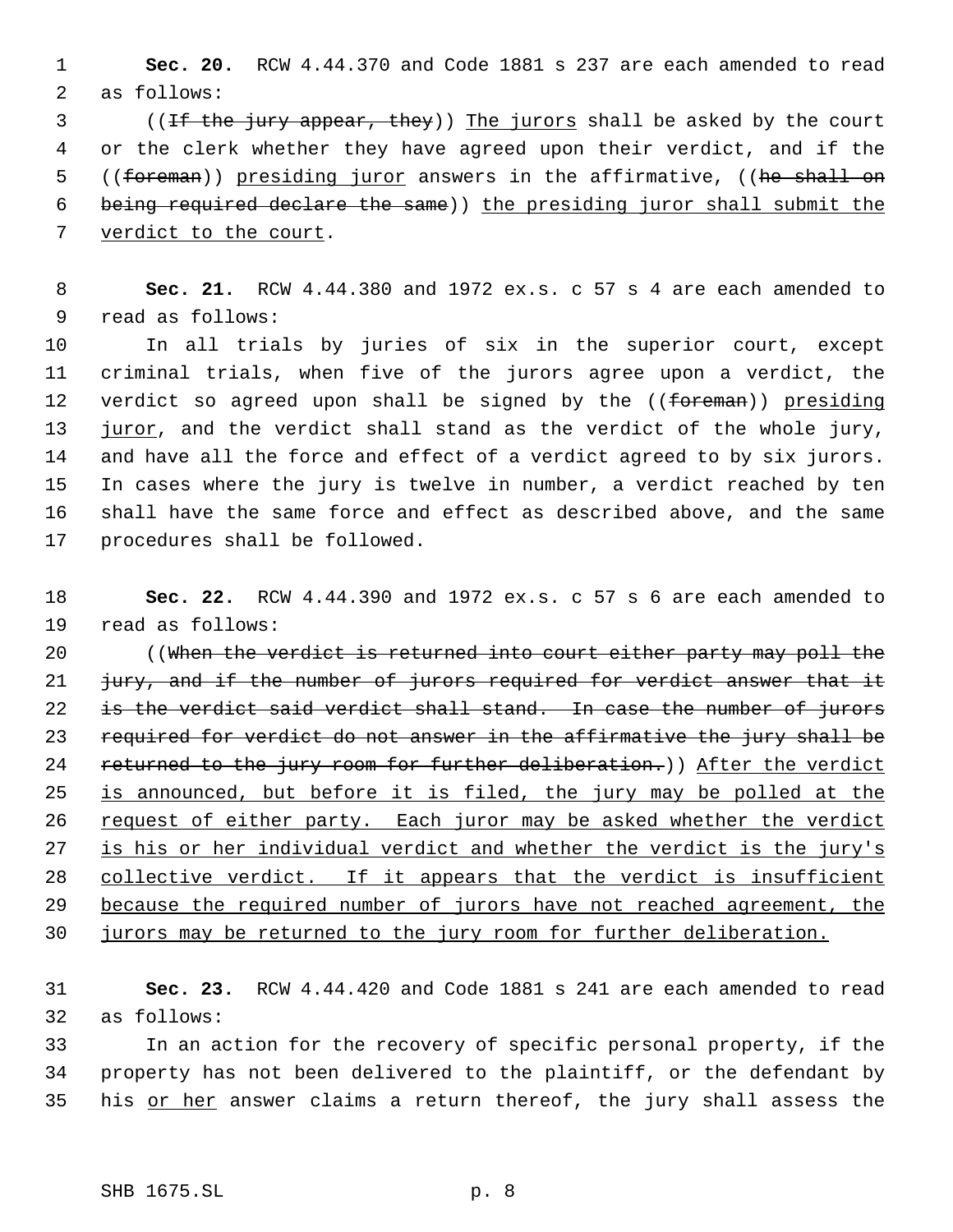value of the property if their verdict be in favor of the plaintiff, or 2 if they find in favor of the defendant and that ((he)) the defendant is entitled to a return thereof, they may at the same time assess the damages, if any are claimed in the complaint or answer, which the prevailing party has sustained by reason of the detention or taking and withholding such property.

 **Sec. 24.** RCW 4.44.440 and Code 1881 s 243 are each amended to read as follows:

 ((When a special finding of facts shall be inconsistent with the 10 general verdict, the former shall control the latter, and the court 11 shall give judgment accordingly.)) When special findings of fact are 12 inconsistent with the general verdict, the judge may enter judgment consistent with the findings of fact, may return the jurors to the jury 14 room for further deliberations, or may order a new trial.

 **Sec. 25.** RCW 4.44.450 and 1891 c 60 s 3 are each amended to read as follows:

 When a verdict is found for the plaintiff in an action for the recovery of money, or for the defendant when a setoff for the recovery of money is established beyond the amount of the plaintiff's claim as established, the jury shall also assess the amount of the recovery; they may also, under the direction of the court, assess the amount of 22 the recovery when the court gives judgment for  $((the$  plaintiff)) a party on the pleadings.

 **Sec. 26.** RCW 4.44.460 and Code 1881 s 239 are each amended to read as follows:

 ((When the verdict is given and is such as the court may receive, 27 and if no juror disagrees or the jury be not again sent out, the clerk 28 shall file the verdict.)) If the court determines that the verdict meets the requirements contained in this chapter and in court rules, 30 the clerk shall file the verdict. The verdict is then complete and the jury shall be discharged from the case. The verdict shall be in writing, and under the direction of the court shall be substantially 33 entered in the  $((\frac{1}{2}$  encord as of the day's proceedings on which it was given.